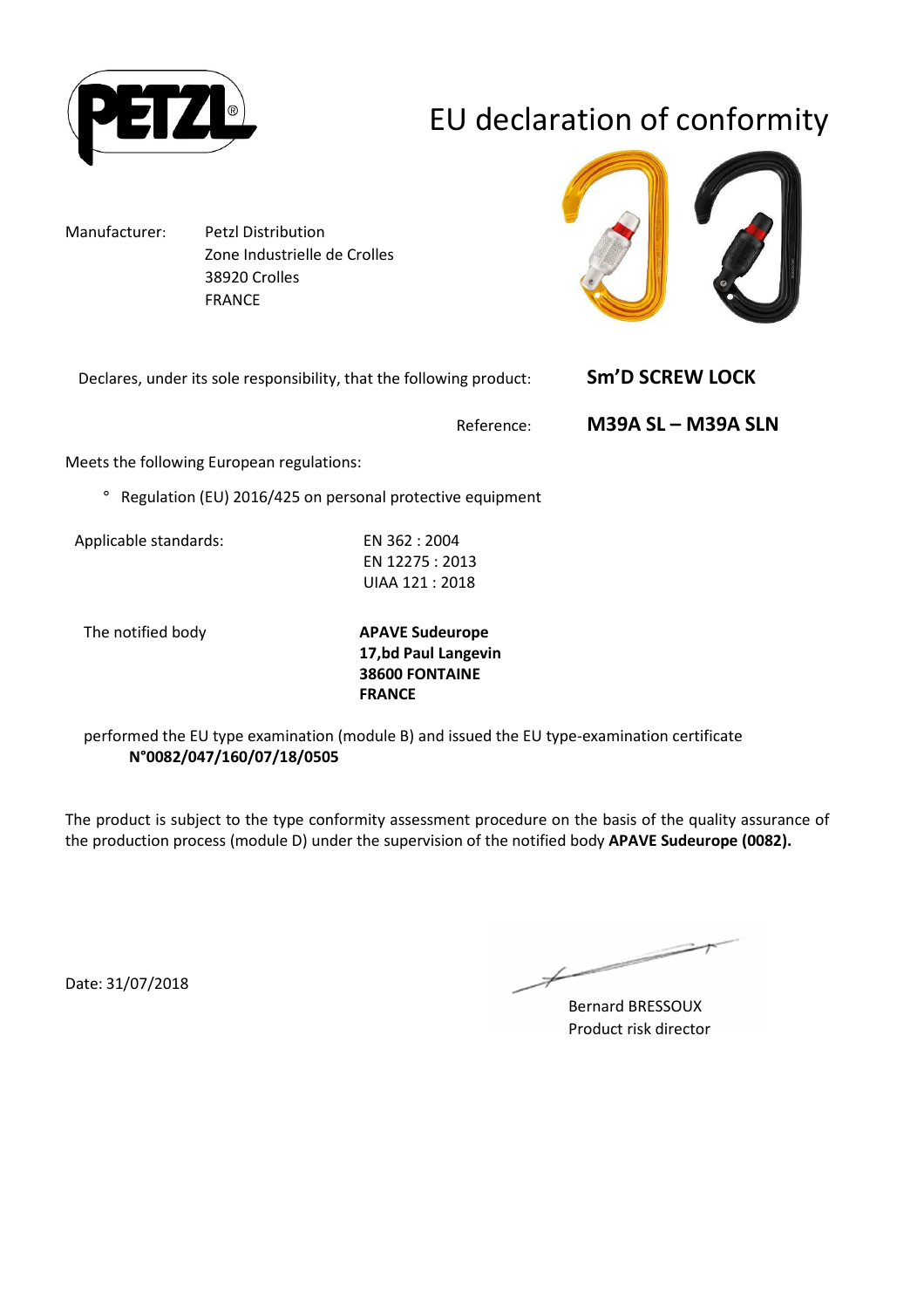

# Déclaration UE de conformité

Le fabricant: Petzl Distribution Zone Industrielle de Crolles 38920 Crolles FRANCE



Déclare sous sa seule responsabilité que le produit suivant: **Sm'D SCREW LOCK** 

Référence: **M39A SL – M39A SLN**

Est conforme aux réglementations européennes suivantes:

° Règlement (UE) 2016/425 relatif aux équipements de protection individuelle.

Normes appliquées: EN 362 : 2004

EN 12275 : 2013 UIAA 121 : 2018

L'organisme notifié **APAVE Sudeurope**

**17,bd Paul Langevin 38600 FONTAINE FRANCE**

a effectué l'examen UE de type (module B) et a établi l'attestation d'examen UE de type **N°0082/047/160/07/18/0505**

Le produit est soumis à la procédure d'évaluation de la conformité au type sur la base de l'assurance de la qualité du mode de production (module D) sous la surveillance de l'organisme notifié **APAVE Sudeurope (0082).**

Date: 31/07/2018

 $\overline{\phantom{1}}$ 

Bernard BRESSOUX Directeur risque produit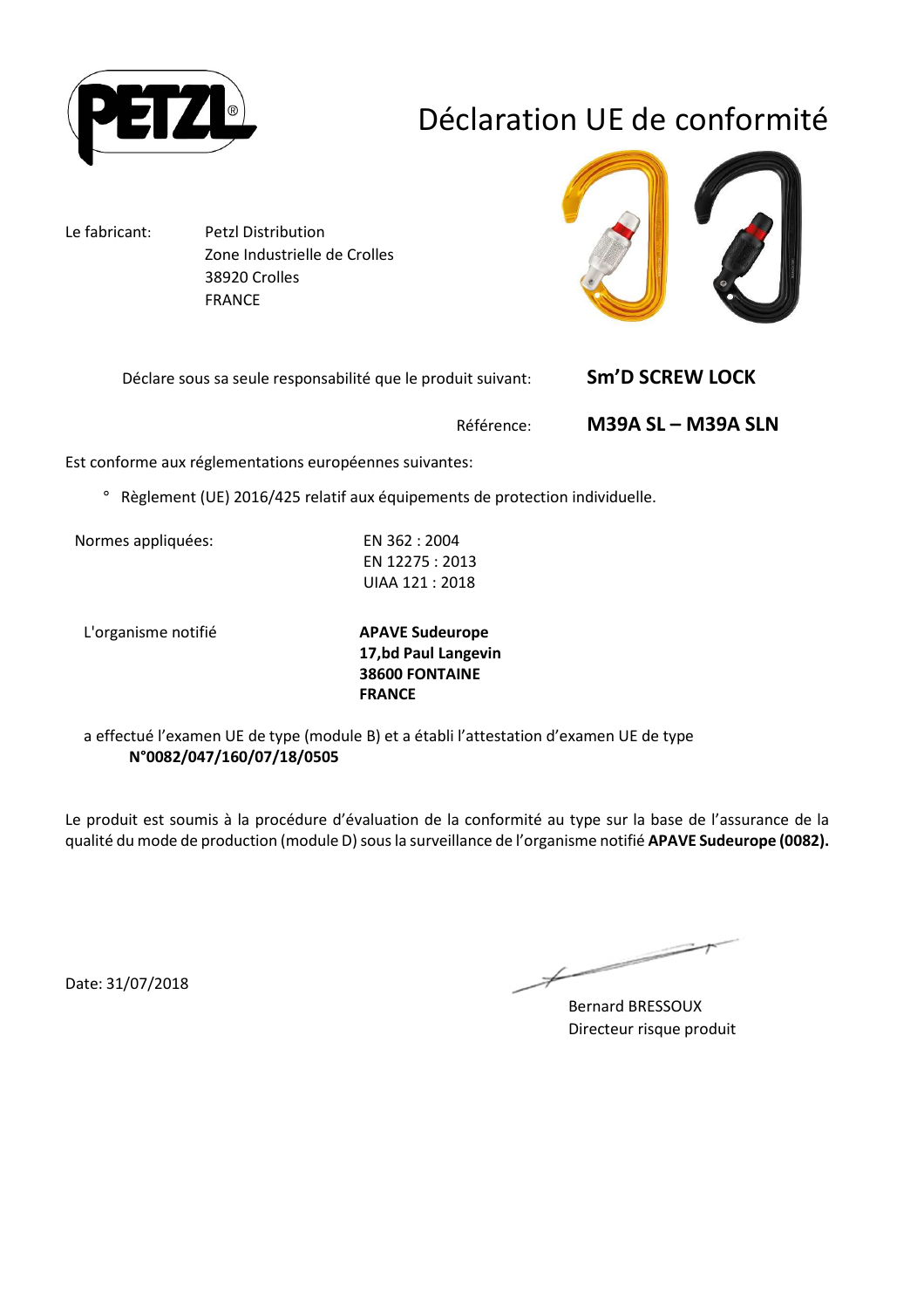

## EU-Konformitätserklärung

Der Hersteller: Petzl Distribution Zone Industrielle de Crolles 38920 Crolles FRANCE



| Erklärt in alleiniger Verantwortung, dass folgendes Produkt: | <b>Sm'D SCREW LOCK</b> |
|--------------------------------------------------------------|------------------------|
| Referenz:                                                    | M39A SL - M39A SLN     |

Folgende europäische Vorschriften erfüllt:

° Verordnung (EU) 2016/425 über persönliche Schutzausrüstungen

Angewandte Normen: EN 362 : 2004

EN 12275 : 2013 UIAA 121 : 2018

Die benannte Stelle **APAVE Sudeurope**

**17,bd Paul Langevin 38600 FONTAINE FRANCE**

hat die EU-Baumusterprüfung (Modul B) durchgeführt und die EU-Baumusterprüfbescheinigung ausgestellt **N°0082/047/160/07/18/0505**

Das Produkt wird dem Bewertungsverfahren hinsichtlich der Konformität mit dem Baumuster auf der Grundlage einer Qualitätssicherung bezogen auf den Produktionsprozess (Modul D) unter Aufsicht der benannten Stelle unterzogen **APAVE Sudeurope (0082).**

∠

Bernard BRESSOUX Leiter Produktrisiko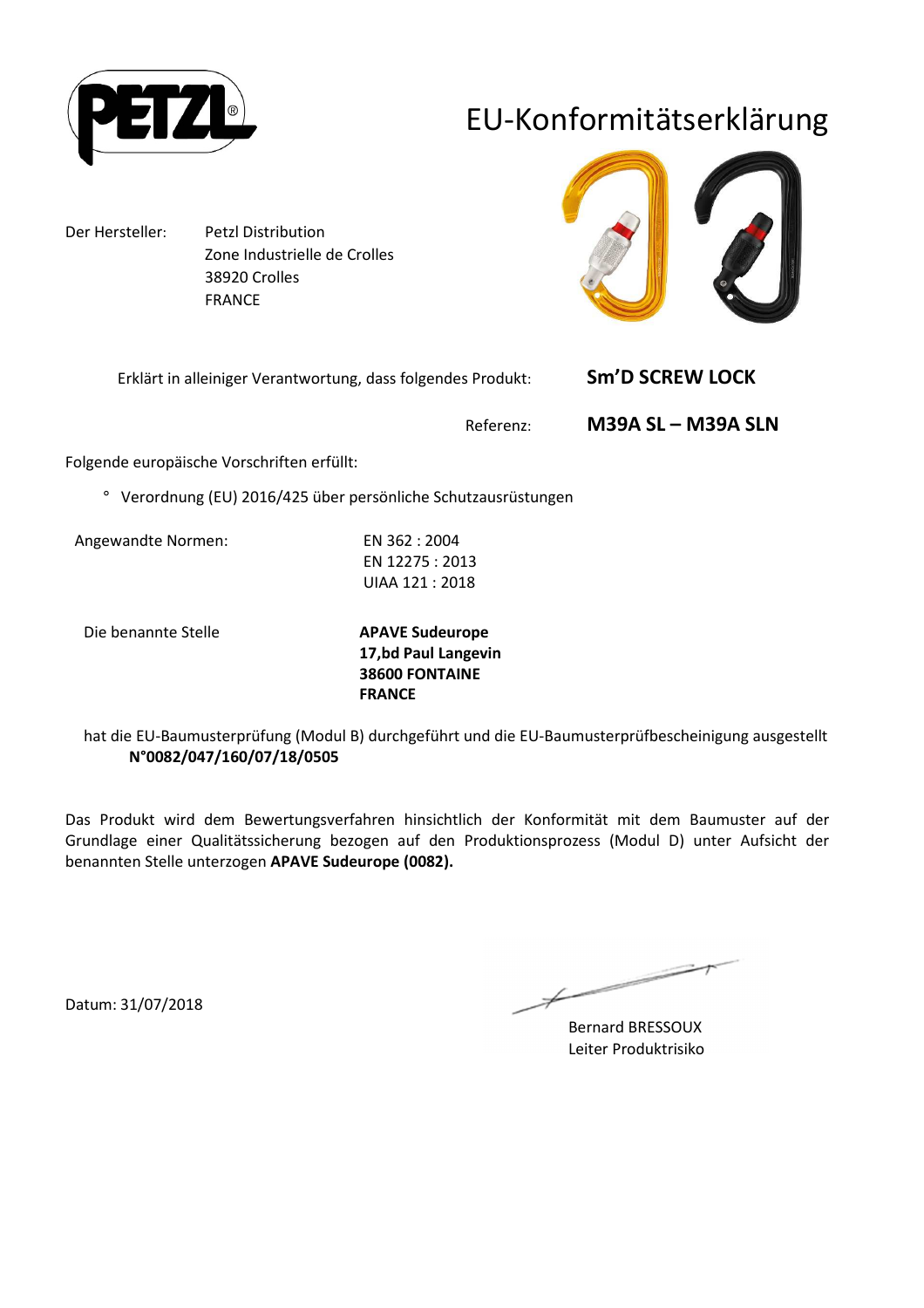

# Dichiarazione di conformità UE

Il fabbricante: Petzl Distribution Zone Industrielle de Crolles 38920 Crolles FRANCE



Dichiara sotto la sua esclusiva responsabilità che il seguente prodotto: **Sm'D SCREW LOCK** 

Codice: **M39A SL – M39A SLN**

È conforme alle seguenti normative europee:

° Regolamento (UE) 2016/425 sui dispositivi di protezione individuale

Norme applicate: EN 362 : 2004

EN 12275 : 2013 UIAA 121 : 2018

L'organismo notificato **APAVE Sudeurope**

**17,bd Paul Langevin 38600 FONTAINE FRANCE**

ha svolto l'esame UE del tipo (modulo B) e ha rilasciato il certificato di esame UE del tipo **N°0082/047/160/07/18/0505**

Il prodotto è oggetto della procedura di valutazione della conformità al tipo basata sulla garanzia di qualità del processo di produzione (modulo D) sotto la sorveglianza dell'organismo notificato **APAVE Sudeurope (0082).**

Data: 31/07/2018

Bernard BRESSOUX Direttore del rischio di prodotto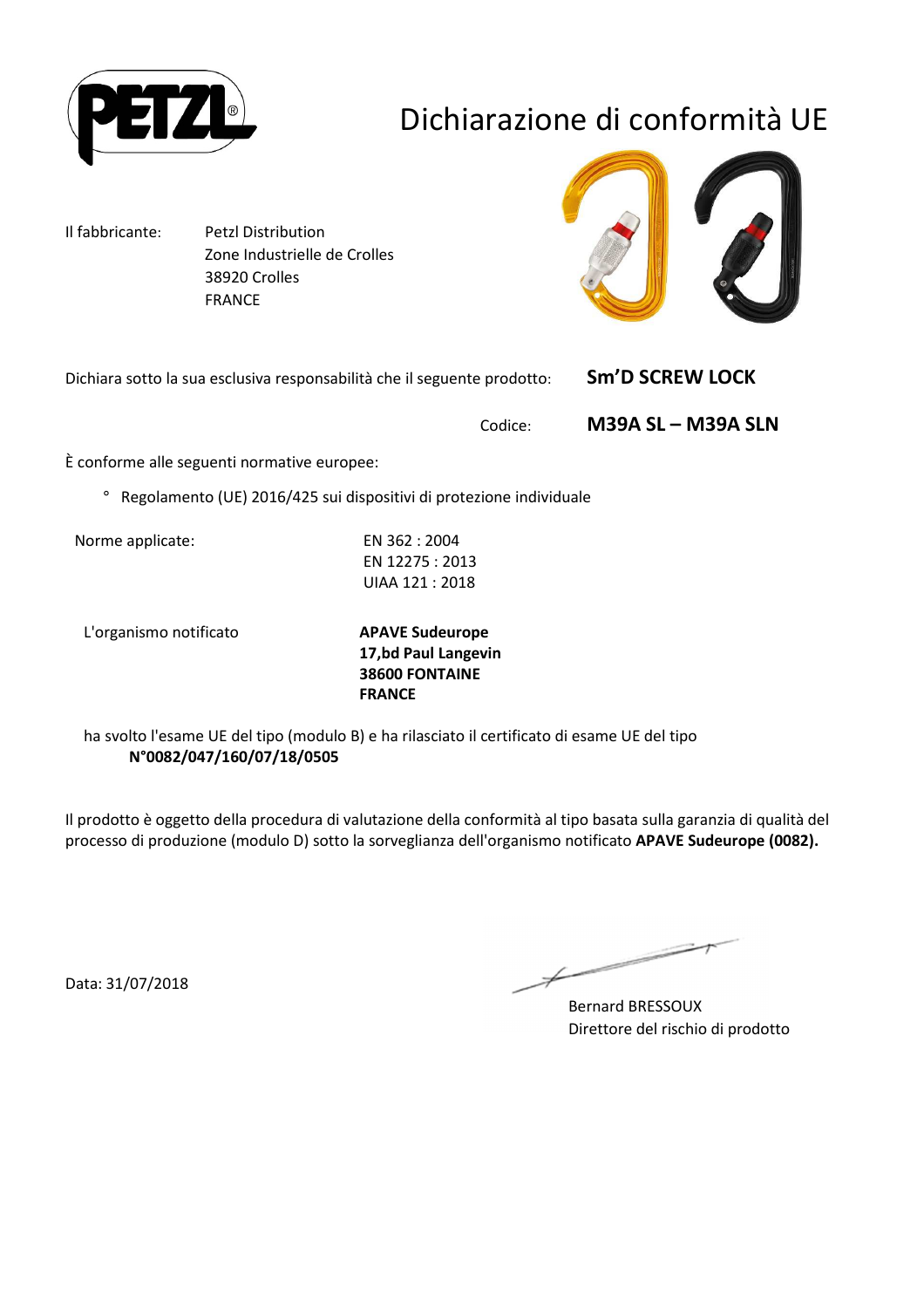

# Declaración de conformidad UE

El fabricante: Petzl Distribution Zone Industrielle de Crolles 38920 Crolles FRANCE



Declara bajo su única responsabilidad que el producto siguiente: **Sm'D SCREW LOCK** 

Referencia: **M39A SL – M39A SLN**

Es conforme con la siguiente legislación europea:

° Reglamento (UE) 2016/425 relativo a los equipos de protección individual

Normas aplicadas: EN 362 : 2004

EN 12275 : 2013 UIAA 121 : 2018

El organismo notificado **APAVE Sudeurope**

**17,bd Paul Langevin 38600 FONTAINE FRANCE**

ha efectuado el examen UE de tipo (módulo B) y ha expedido el certificado de examen UE de tipo **N°0082/047/160/07/18/0505**

El producto está sometido al procedimiento de evaluación de la conformidad con el tipo basada en el aseguramiento de la calidad del proceso de producción (módulo D) bajo la supervisión del organismo notificado **APAVE Sudeurope (0082).**

Fecha: 31/07/2018

∠

Bernard BRESSOUX Director del riesgo del producto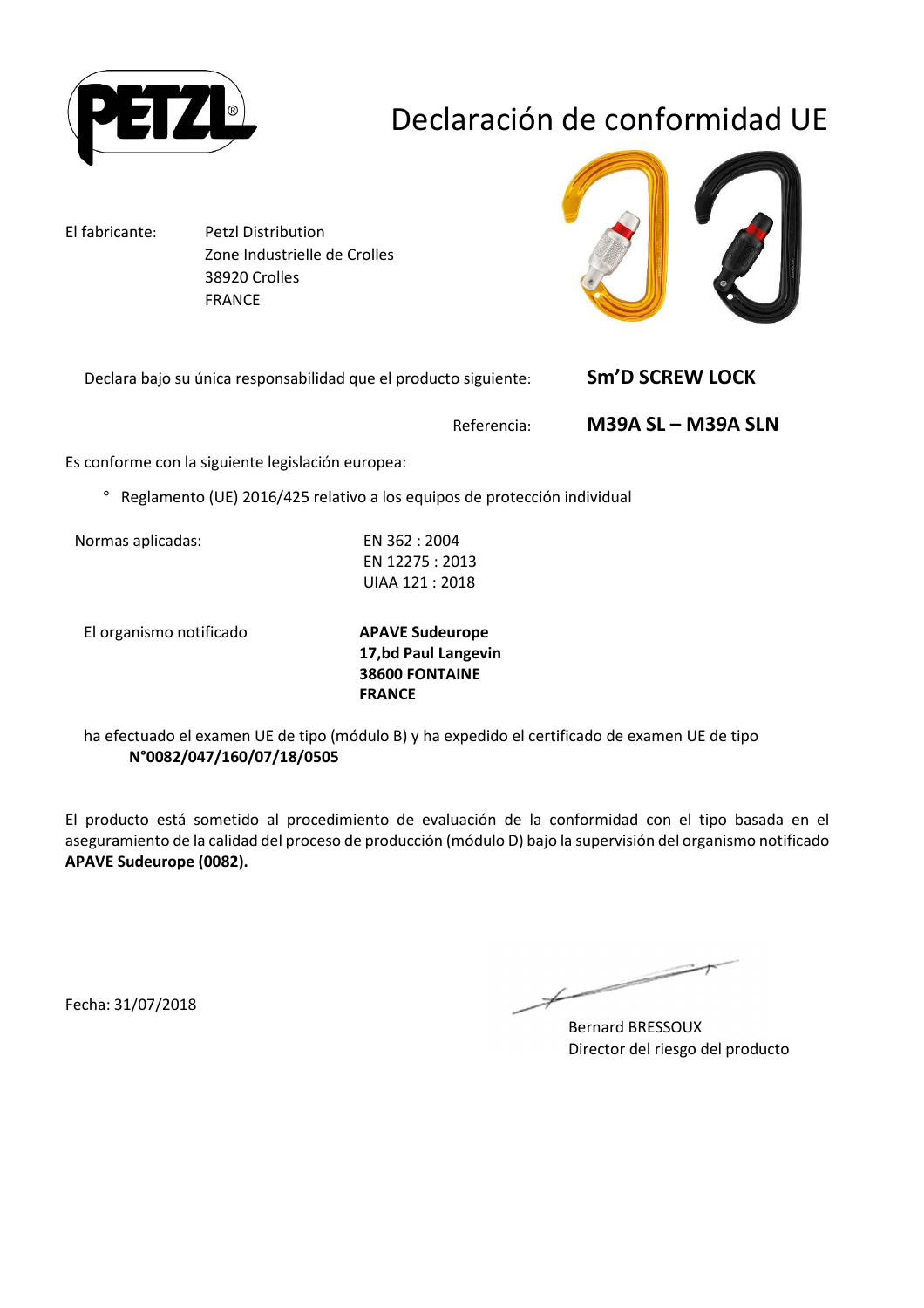

# Declaração UE de conformidade

O Fabricante: Petzl Distribution Zone Industrielle de Crolles 38920 Crolles FRANCE



Declara sob sua exclusiva responsabilidade que o seguinte produto: **Sm'D SCREW LOCK** 

Referência: **M39A SL – M39A SLN**

Está em conformidade com a legislação europeia seguinte:

° Regulamento (UE) 2016/425 relativo aos equipamentos de proteção individual

Normas aplicadas: EN 362 : 2004

EN 12275 : 2013 UIAA 121 : 2018

O organismo notificado **APAVE Sudeurope**

**17,bd Paul Langevin 38600 FONTAINE FRANCE**

efectuou o exame UE de tipo (módulo B) e estabeleceu o certificado de exame UE de tipo **N°0082/047/160/07/18/0505**

O produto é submetido ao procedimento de avaliação da conformidade com o tipo baseada na garantia da qualidade do processo de produção (módulo D) sob a vigilância do organismo notificado **APAVE Sudeurope (0082).**

Data: 31/07/2018

∠

Bernard BRESSOUX Diretor de risco de produto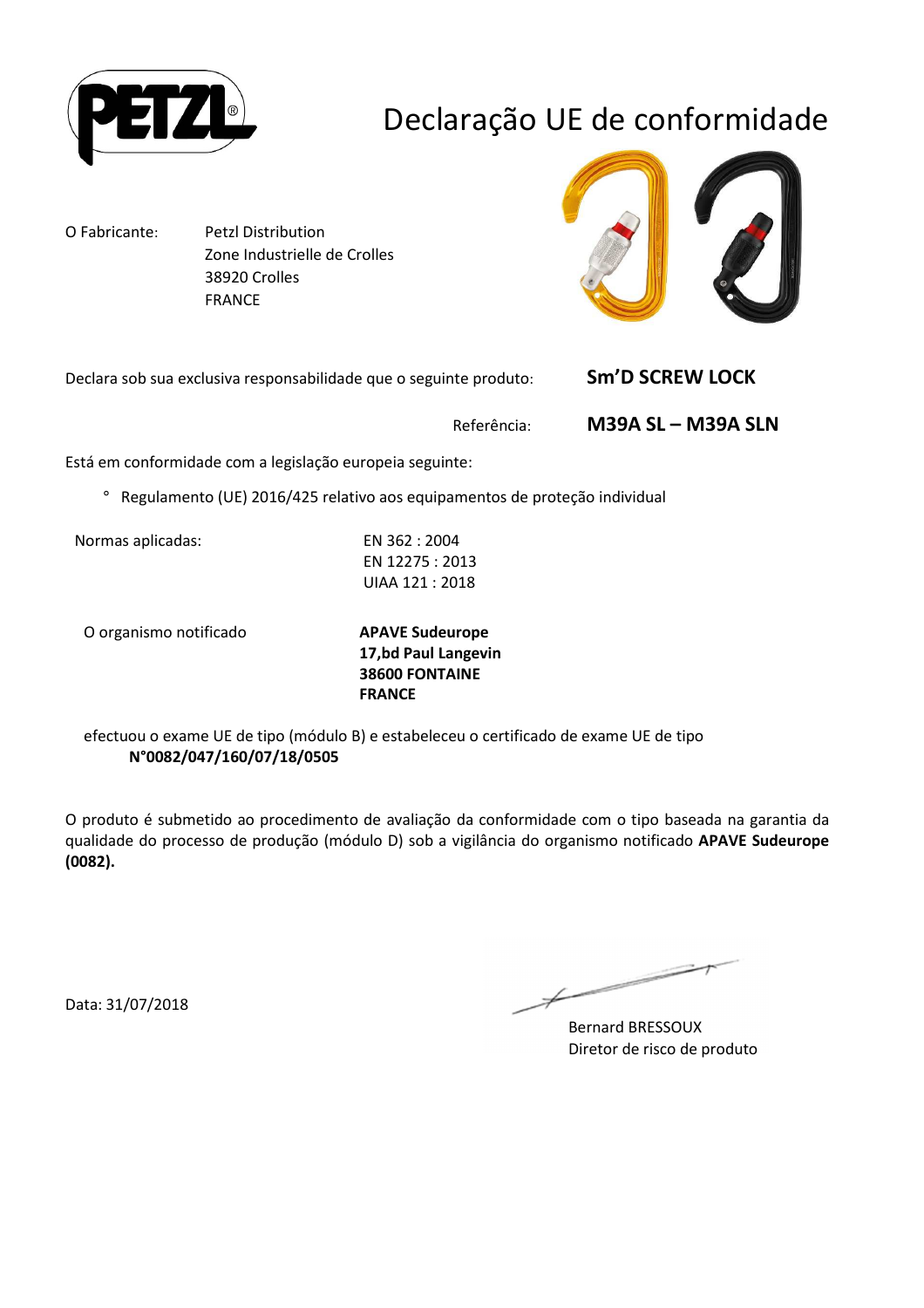

## EU-conformiteitsverklaring

Fabrikant: Petzl Distribution Zone Industrielle de Crolles 38920 Crolles FRANCE



| Verklaart op eigen verantwoording dat het volgende product: | <b>Sm'D SCREW LOCK</b> |
|-------------------------------------------------------------|------------------------|
|                                                             | ------                 |

Referentie: **M39A SL – M39A SLN**

Voldoet aan de volgende Europese bepalingen:

° Verordening (EU) 2016/425 betreffende persoonlijke beschergsmiddelen

Toegepaste normen: EN 362 : 2004

EN 12275 : 2013 UIAA 121 : 2018

De aangemelde **APAVE Sudeurope 17,bd Paul Langevin 38600 FONTAINE FRANCE**

instantie heeft het EU-typeonderzoek (module B) verricht en het certificaat van het EU-typeonderzoek afgegeven

#### **N°0082/047/160/07/18/0505**

Het product is onderworpen aan de conformiteitsbeoordelingsprocedure aangaande de conformiteit met het type op basis van kwaliteitsborging van het productieproces (module D) onder toezicht van de aangemelde instantie **APAVE Sudeurope (0082).**

Ł

Bernard BRESSOUX Directeur van risico produkt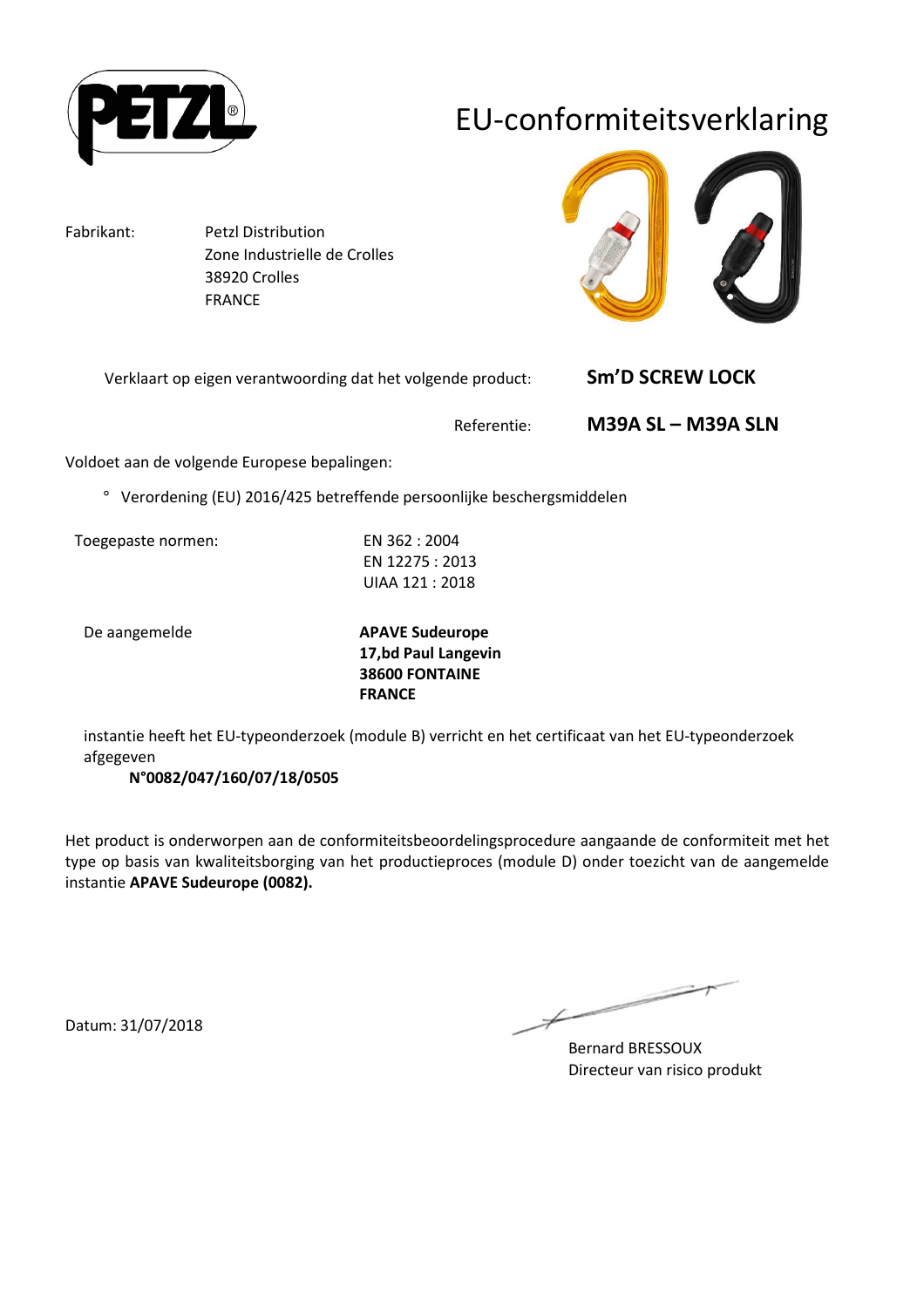

## EU-försäkran om överensstämmelse

Tillverkare: Petzl Distribution Zone Industrielle de Crolles 38920 Crolles FRANCE



| Under eget ansvar, tillkännager att följande produkt: | <b>Sm'D SCREW LOCK</b>    |
|-------------------------------------------------------|---------------------------|
| Produkt referens:                                     | <b>M39A SL - M39A SLN</b> |

Motsvarar följande Europeisk lagstiftning:

° Förordning (EU) 2016/425 om personlig skyddsutrustning

Standarder som används: EN 362 : 2004

EN 12275 : 2013 UIAA 121 : 2018

Den anmälda organ **APAVE Sudeurope**

**17,bd Paul Langevin 38600 FONTAINE FRANCE**

har utfört EU typprövning (modul B) och utfärdat EU typintyget **N°0082/047/160/07/18/0505**

Produkten omfattas av förfarande för bedömning av överensstämmelse med typ som grundar sig på kvalitetssäkring av produktionen (modul D) under överinseende av ett anmält organ **APAVE Sudeurope (0082).**

 $\overline{\phantom{0}}$ 

Bernard BRESSOUX Direktör för produktrisk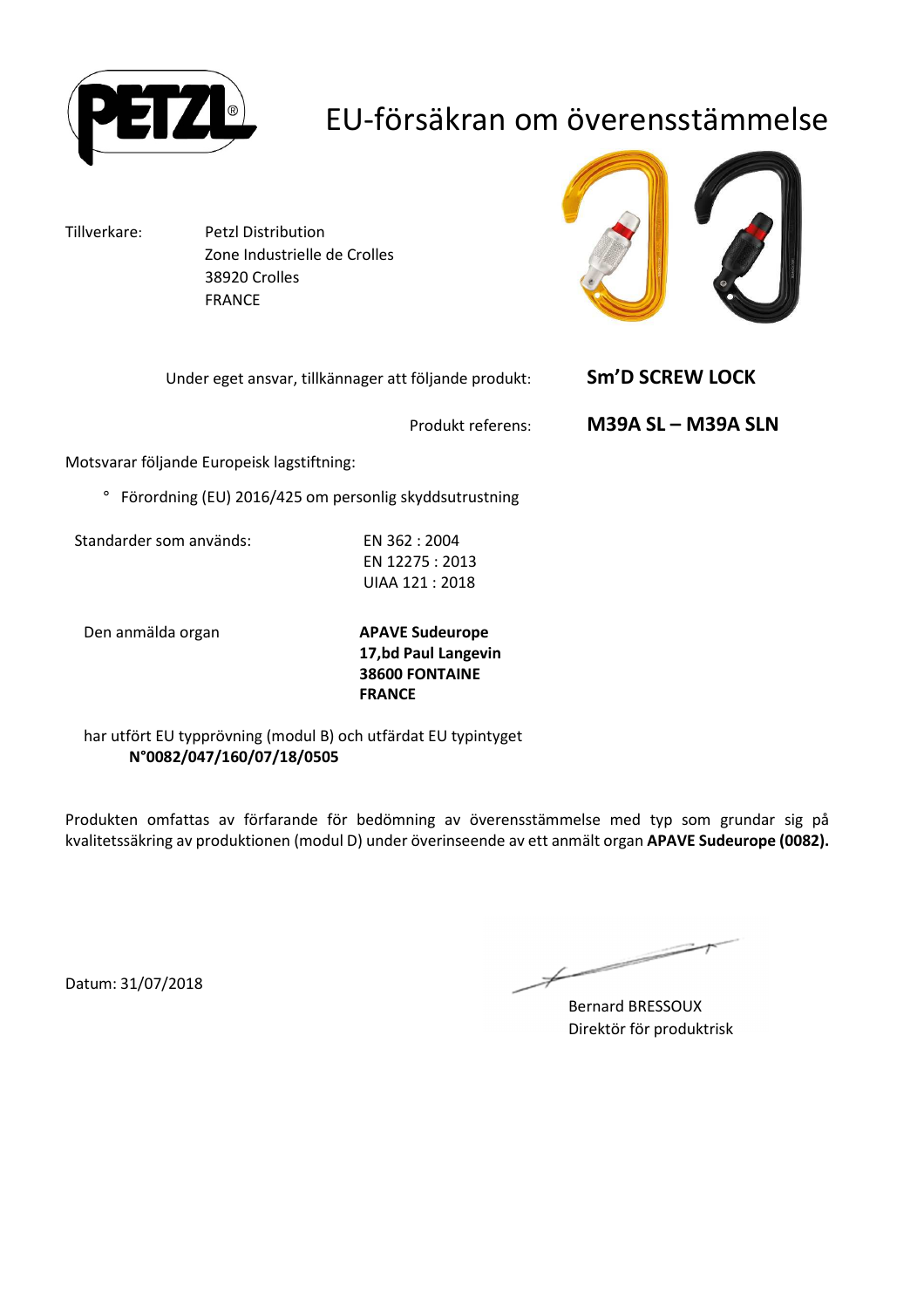

#### EU-vaatimustenmukaisuusvakuutus

Valmistaja: Petzl Distribution Zone Industrielle de Crolles 38920 Crolles FRANCE



| vakuuttaa yksinomaan omalla vastuullaan, että seuraava tuote: | <b>Sm'D SCREW LOCK</b> |
|---------------------------------------------------------------|------------------------|
|                                                               |                        |

Tuotekoodi: **M39A SL – M39A SLN**

Täyttää seuraavien direktiivien vaatimukset:

° Asetus (EU) 2016/425 henkilönsuojaimista

On seuraavien standardien mukainen: EN 362 : 2004

EN 12275 : 2013 UIAA 121 : 2018

Ilmoitetun laitoksen on **APAVE Sudeurope**

**17,bd Paul Langevin 38600 FONTAINE FRANCE**

suorittava taho on tehnyt EU:n tyyppitarkastuksen (moduuli B) ja on myöntänyt EU:n tyyppitarkastussertifikaatin **N°0082/047/160/07/18/0505**

Tuotteeseen sovelletaan arviointimenettelyä, joka kohdistuu tyyppiä koskevan vaatimuksenmukaisuuden varmistamiseen ja joka perustuu tuotantoprosessin laadunvarmistukseen (moduuli D) tyyppitarkastuksen suorittavan tahon valvonnan alaisena **APAVE Sudeurope (0082).**

Päivämäärä: 31/07/2018

Bernard BRESSOUX Tuoteriskijohtaja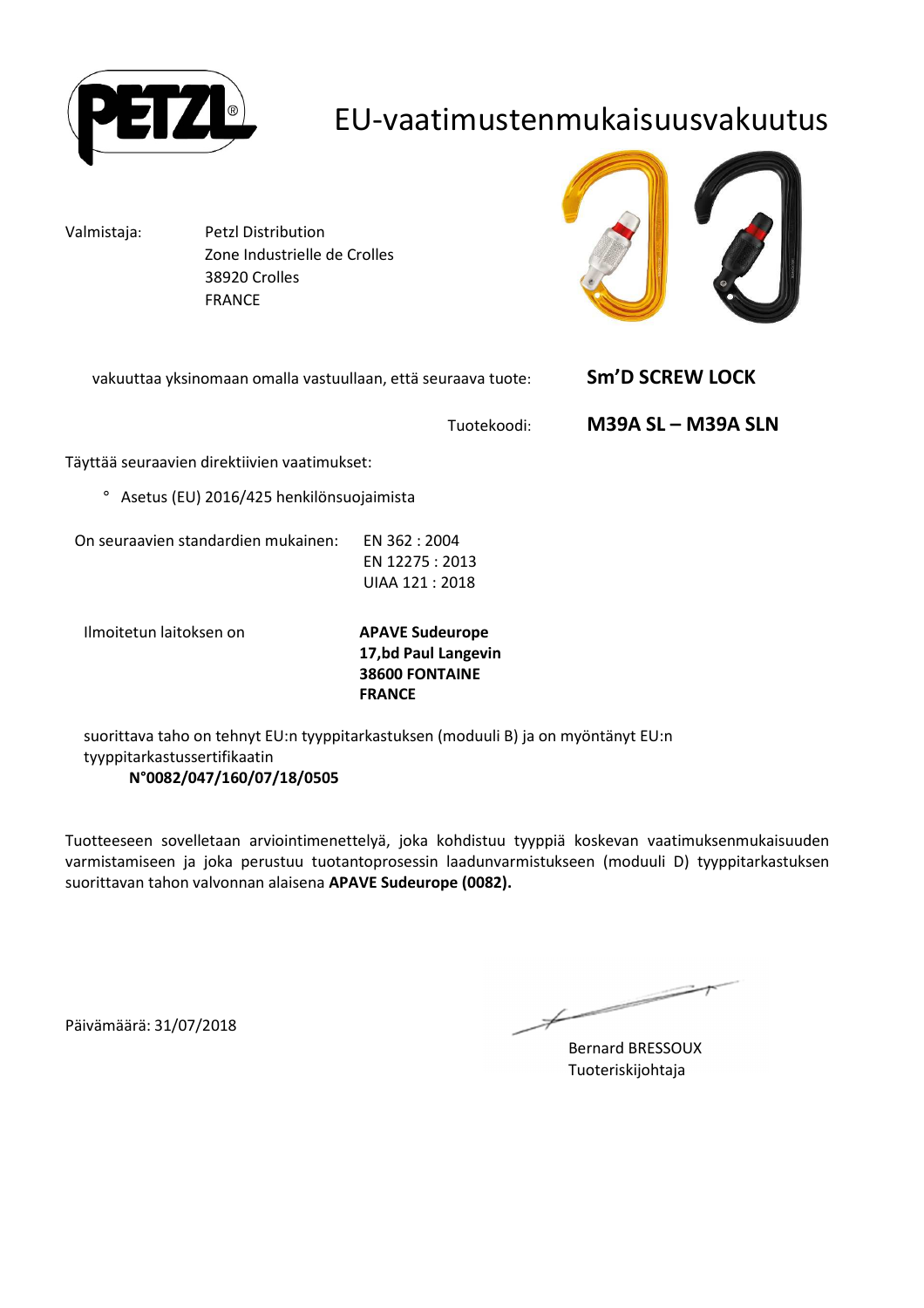

EU samsvarserklæring

Produsent: Petzl Distribution

 Zone Industrielle de Crolles 38920 Crolles FRANCE



| Erklærer med fullt ansvar at det følgende produktet: | Sm'D SCREW LOCK           |
|------------------------------------------------------|---------------------------|
| Referanse:                                           | <b>M39A SL – M39A SLN</b> |

Møter følgende europeiske reguleringer:

° EU regulativ 2016/425 for personlig verneutstyr.

Gjeldende standarder: EN 362 : 2004

EN 12275 : 2013 UIAA 121 : 2018

Det tekniske kontrollorganet **APAVE Sudeurope**

**17,bd Paul Langevin 38600 FONTAINE FRANCE**

har utført EU typekontroll (modul B) og har etablert EU typekontroll sertifikat **N°0082/047/160/07/18/0505**

Produktet er underlagt vurderingsprosedyrer for konformitet i forhold til type basert på forsikringer om kvalitet i produksjonsprosessen(modul D), under tilsyn av det tekniske kontrollorganet **APAVE Sudeurope (0082).**

Dato: 31/07/2018

Bernard BRESSOUX Produktrisiko Direktør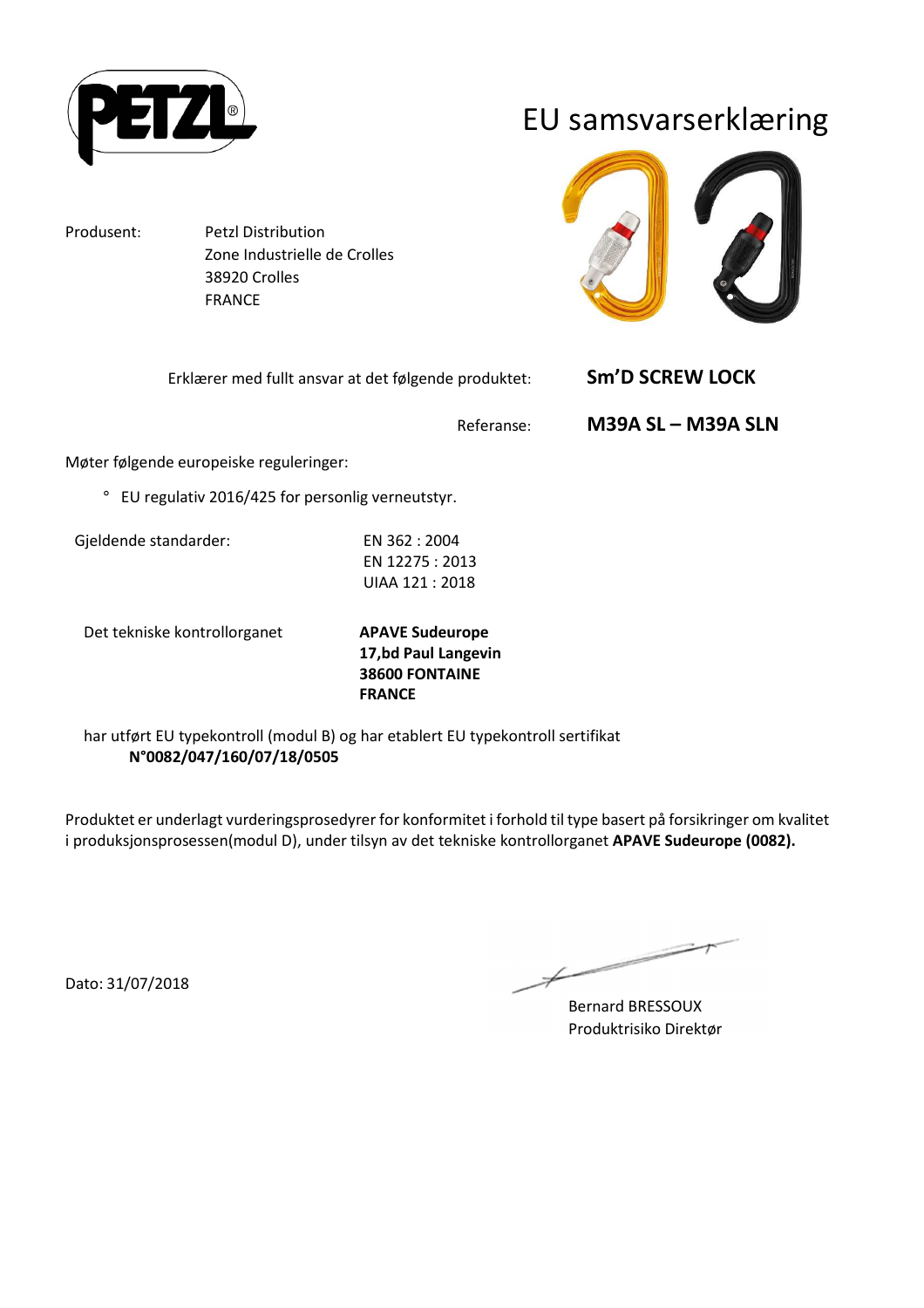

# EU prohlášení o shodě

Výrobce: Petzl Distribution Zone Industrielle de Crolles 38920 Crolles FRANCE



| Prohlašuje, na svoji plnou odpovědnost, že následující produkt: | <b>Sm'D SCREW LOCK</b>    |
|-----------------------------------------------------------------|---------------------------|
| Kódové označení:                                                | <b>M39A SL – M39A SLN</b> |

Splňuje následující Evropské směrnice:

° Tento produkt splňuje Nařízení (EU) 2016/425 o osobních ochranných prostředcích.

Aplikované normy: EN 362 : 2004

EN 12275 : 2013 UIAA 121 : 2018

Oznámená instituce **APAVE Sudeurope**

**17,bd Paul Langevin 38600 FONTAINE FRANCE**

provedla přezkoušení typu EU (modul B) a vydala certifikát EU o přezkoušení typu **N°0082/047/160/07/18/0505**

Výrobek podléhá postupu posuzování shody s typem na základě zajištění jakosti výrobního procesu (modul D), pod dohledem oznámené instituce **APAVE Sudeurope (0082).**

 $\overline{\phantom{a}}$ 

Bernard BRESSOUX Ředitel rizik produktů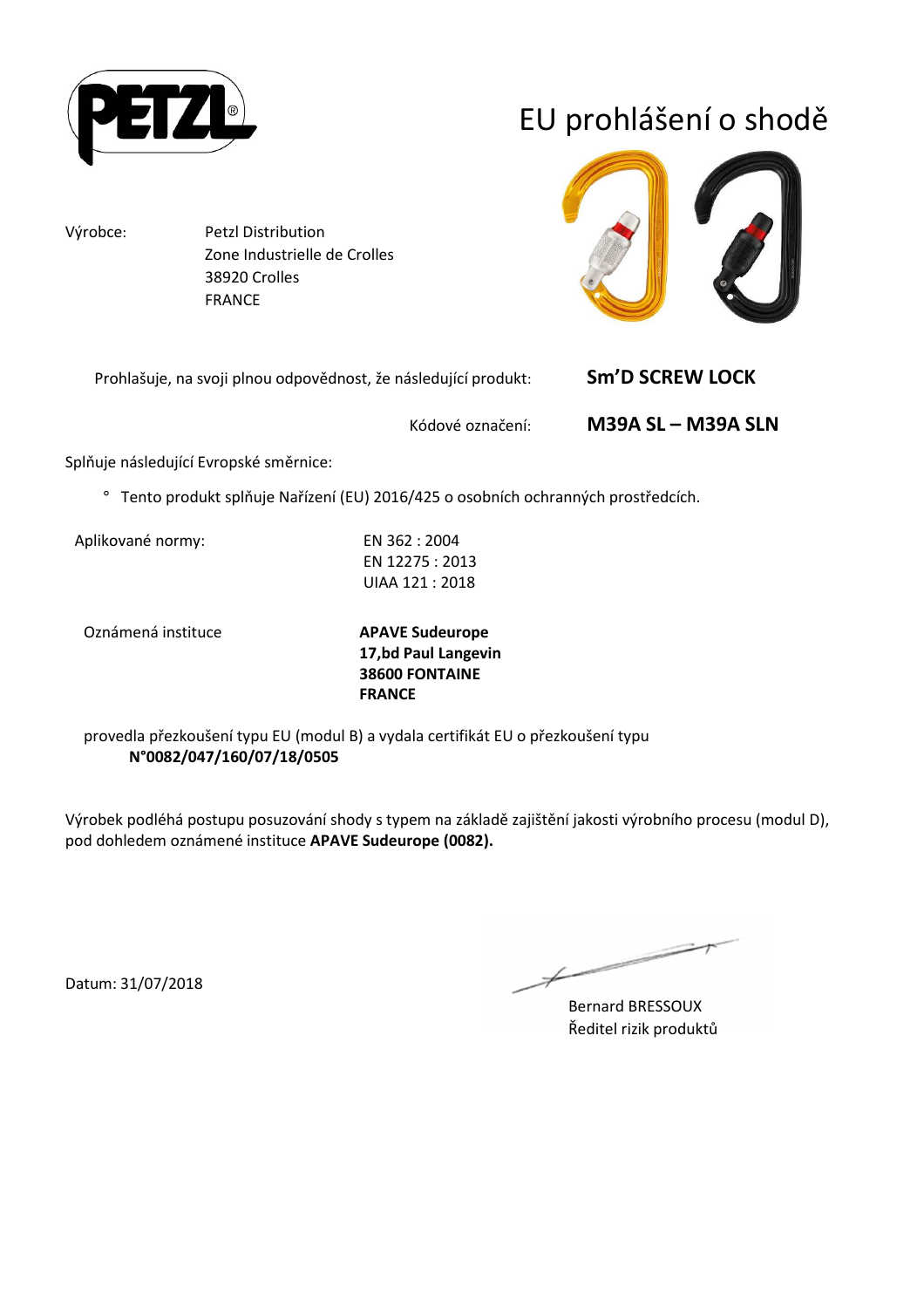

## Deklaracja zgodności UE

Producent: Petzl Distribution Zone Industrielle de Crolles 38920 Crolles FRANCE

Deklaruje na swoją wyłączną odpowiedzialność, że następujący produkt: **Sm'D SCREW LOCK** 

Kod: **M39A SL – M39A SLN**

Jest zgodny z następującym prawodawstwem europejskim:

° Rozporządzenie (UE) 2016/425 w sprawie środków ochrony indywidualnej.

Zastosowane normy: EN 362 : 2004

EN 12275 : 2013 UIAA 121 : 2018

Jednostka notyfikowana **APAVE Sudeurope**

**17,bd Paul Langevin 38600 FONTAINE FRANCE**

przeprowadziła badanie typu UE (moduł B) i wydała certyfikat badania typu UE **N°0082/047/160/07/18/0505**

Produkt podlega procedurze oceny zgodności z typem w oparciu o zapewnienie jakości procesu produkcji (moduł D) pod nadzorem jednostki notyfikującej **APAVE Sudeurope (0082).**

Data: 31/07/2018

 $\overline{\phantom{1}}$ 

Bernard BRESSOUX Dyrektor ryzyka produktu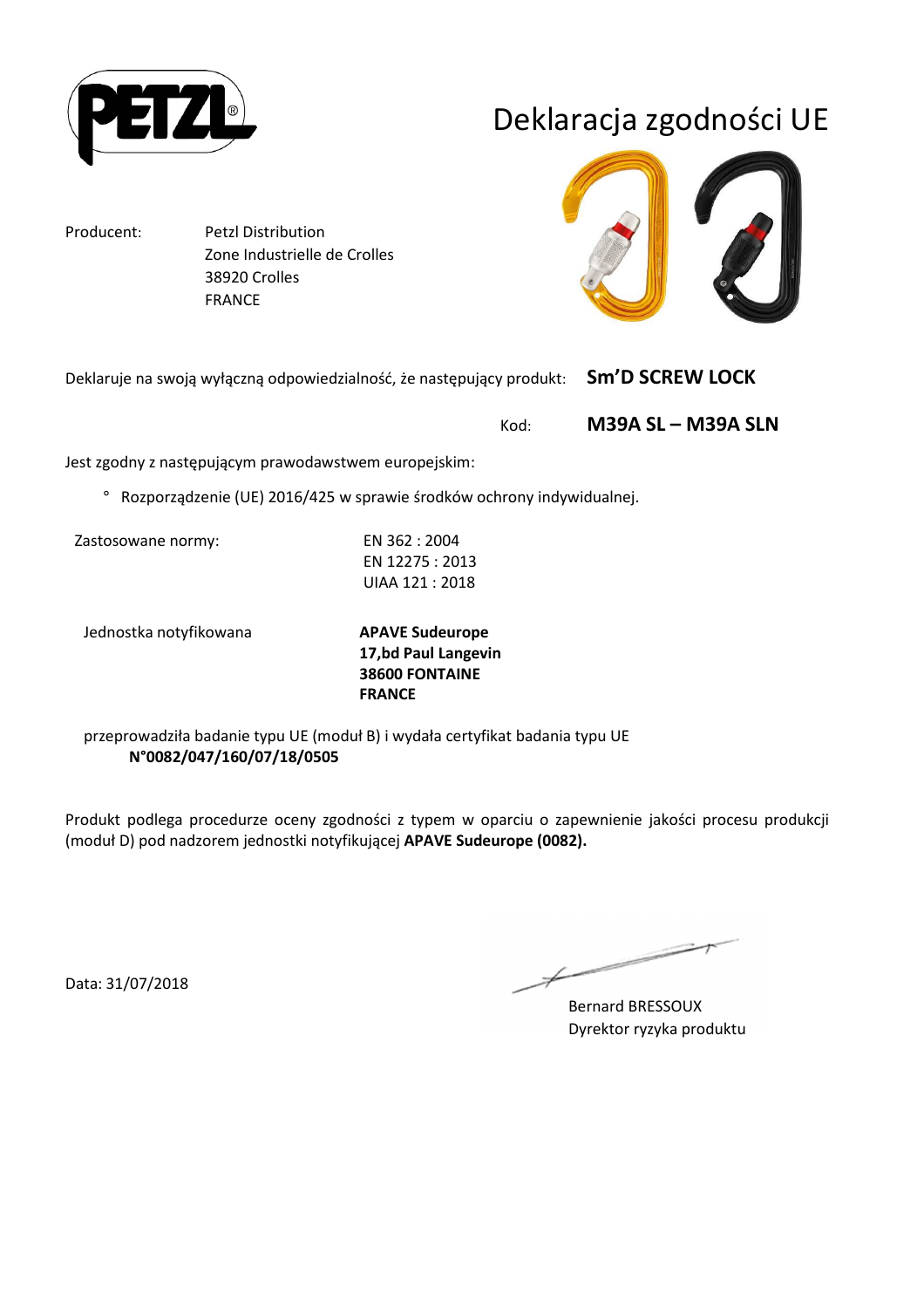

EU izjava o skladnosti

Proizvajalec: Petzl Distribution

 Zone Industrielle de Crolles 38920 Crolles FRANCE



| S polno odgovornostjo izjavlja, da izdelek: | <b>Sm'D SCREW LOCK</b>    |
|---------------------------------------------|---------------------------|
| Oznaka izdelka:                             | <b>M39A SL - M39A SLN</b> |

Ustreza naslednjim evropskim predpisom:

° Uredba (EU) 2016/425 o osebni varovalni opremi.

Veljavni standardi: EN 362 : 2004

EN 12275 : 2013 UIAA 121 : 2018

Priglašeni organ **APAVE Sudeurope 17,bd Paul Langevin 38600 FONTAINE FRANCE**

je opravil EU-pregled tipa (modul B) in izdal certifikat o EU-pregledu tipa **N°0082/047/160/07/18/0505**

Izdelek je predmet postopka presoje za skladnost s tipom na podlagi zagotavljanja kakovosti proizvodnega procesa (modul D), pod nadzorom priglašenega organa **APAVE Sudeurope (0082).**

 $\overline{\phantom{a}}$ 

Bernard BRESSOUX Direktor tveganj proizvode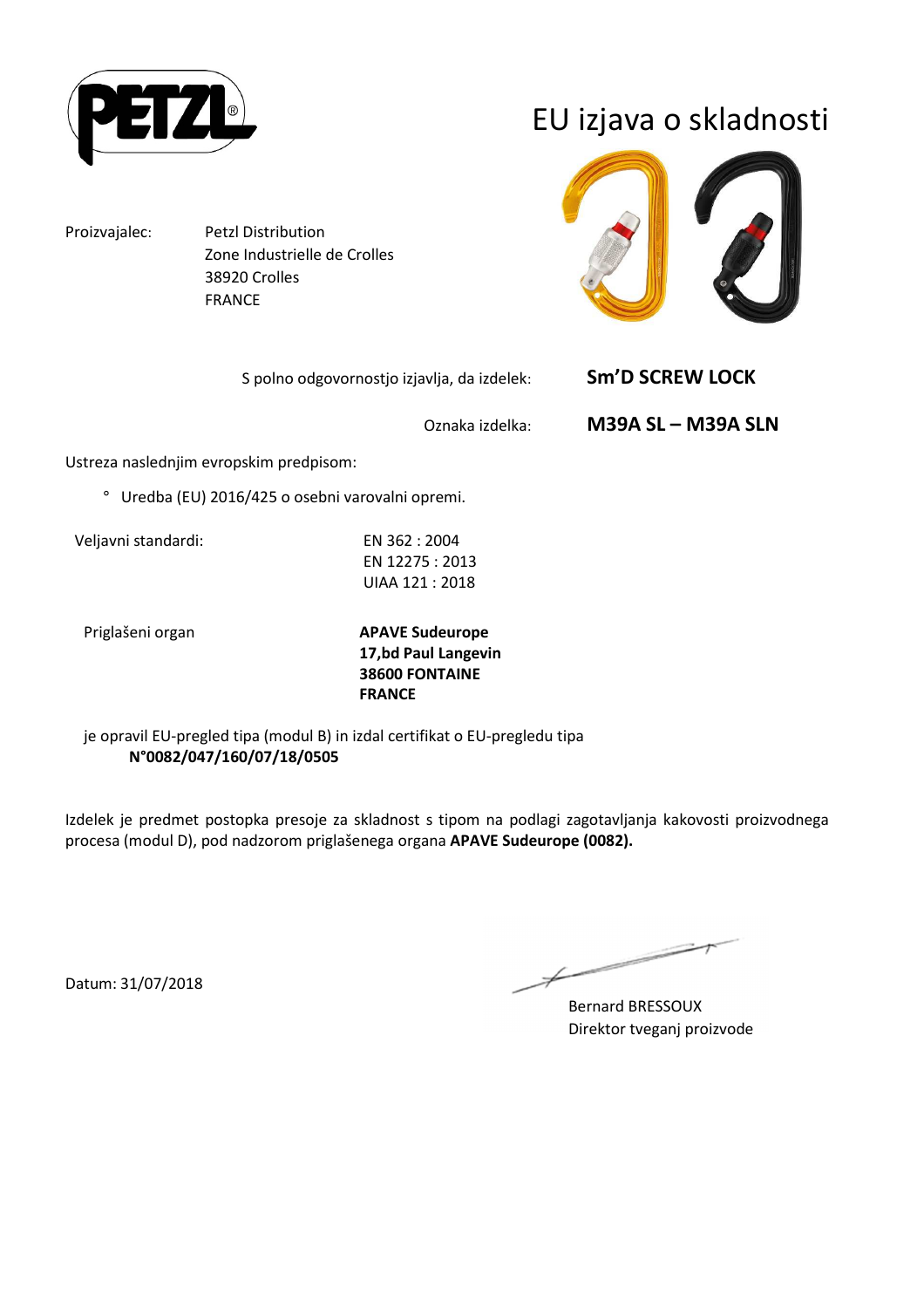

# EU megfelelőségi nyilatkozat

A gyártó: Petzl Distribution Zone Industrielle de Crolles 38920 Crolles FRANCE



| Ezúton nyilatkozik, hogy a következő termék: | Sm'D SCREW LOCK                        |  |
|----------------------------------------------|----------------------------------------|--|
|                                              | <b>M39A SL - M39A SLN</b><br>Cikkszám: |  |
| ző ourónai czahyányoknak:                    |                                        |  |

Megfelel a következő európai szabványoknak:

° 2016/425 számú (EU) rendelet az egyéni védőeszközökről.

Alaklamazandó előírások: EN 362 : 2004

EN 12275 : 2013 UIAA 121 : 2018

A notifikált szervezet **APAVE Sudeurope**

**17,bd Paul Langevin 38600 FONTAINE FRANCE**

elvégzi az EU-típusvizsgálatot (B. modul) és kiállítja az EU minőségtanúsítványt **N°0082/047/160/07/18/0505**

A terméket notifikált szervezet ellenőrzése alatt a gyártási folyamat minőségbiztosításán alapuló típusmegfelelőségi vizsgálatnak vetik alá (D. Modul) **APAVE Sudeurope (0082).**

 $\overline{\phantom{1}}$ 

Bernard BRESSOUX Termék kockázati igazgató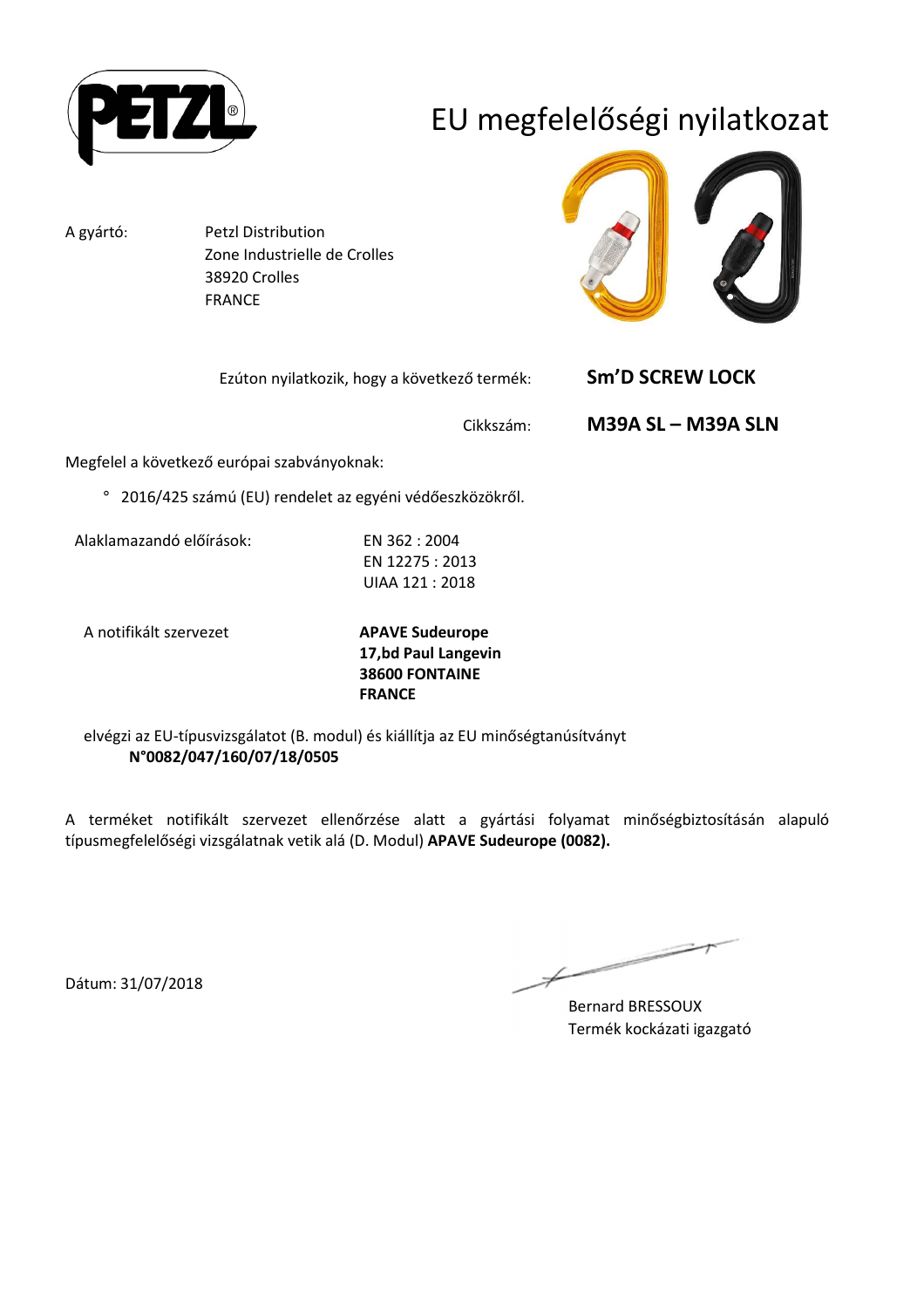

#### Декларация ЕС за съответствие

Производителят: Petzl Distribution Zone Industrielle de Crolles 38920 Crolles FRANCE



Декларира под своя лична отговорност, че продуктът: **Sm'D SCREW LOCK** 

Референтен номер: **M39A SL – M39A SLN**

Е в съответствие със следните европейски нормативни документи:

° Регламент (ЕС) 2016/425 относно личните предпазни средства.

Приложими стандарти: EN 362 : 2004

EN 12275 : 2013 UIAA 121 : 2018

Нотифицираният орган **APAVE Sudeurope**

**17,bd Paul Langevin 38600 FONTAINE FRANCE**

е осъществил изследване ЕС на типа (модул В) и е издал сертификат за изпитание ЕС на типа **N°0082/047/160/07/18/0505**

Продуктът е преминал процедура за изследване съответствието на типа въз основа на осигуряване на качеството на производството (модул D) под контрола на нотифициран орган **APAVE Sudeurope (0082).**

Дата: 31/07/2018

Bernard BRESSOUX директор на риска за продукти